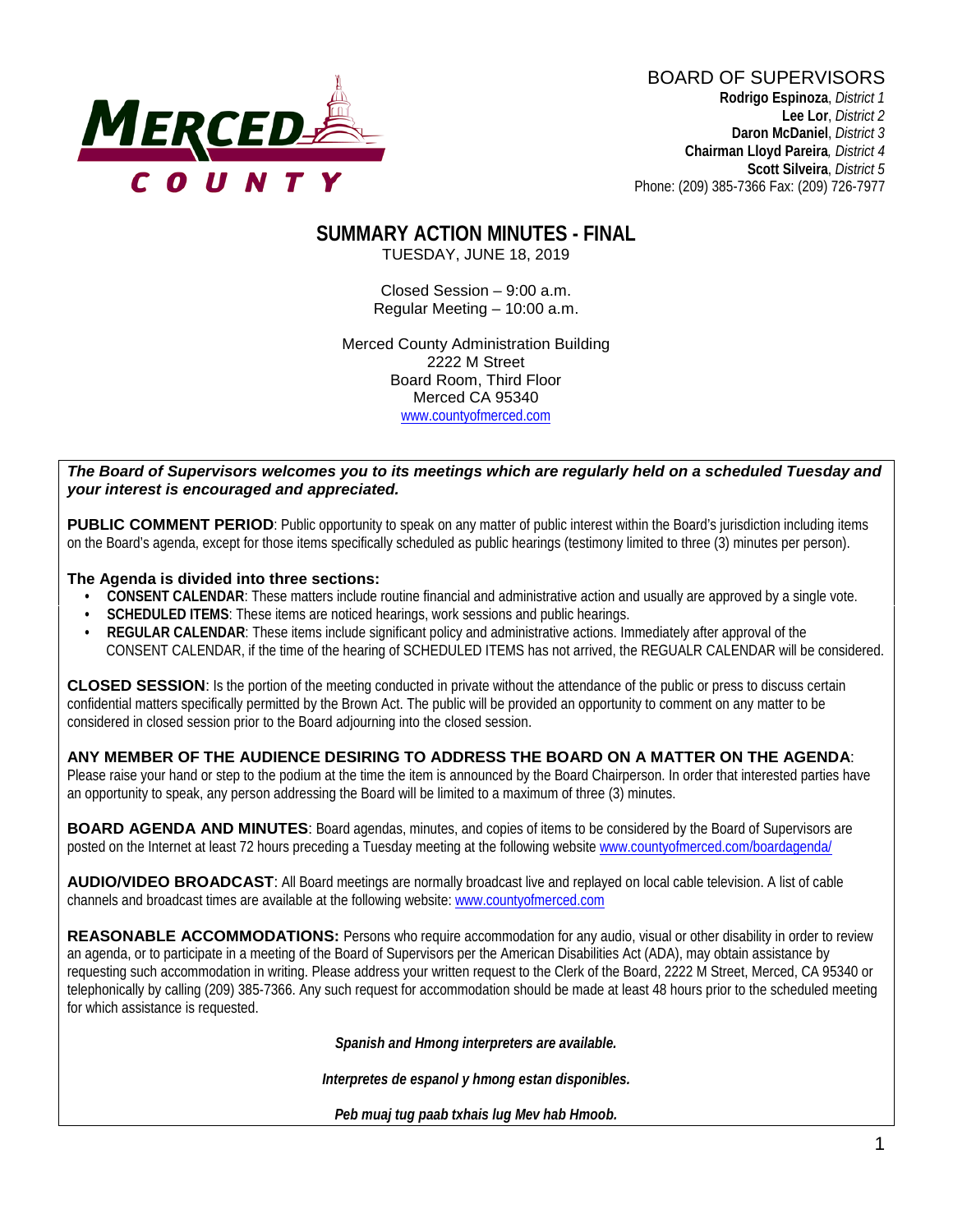### SCHEDULED ITEMS

### **9:00 A. M. THE PUBLIC IS INVITED TO SPEAK ON ANY ITEM ON THE AGENDA-TESTIMONY IS LIMITED TO THREE MINUTES PER PERSON**

### **CLOSED SESSION:**

It is the intention of the Board to meet in Closed Session pursuant to Government Code Section 54957.6 concerning a Conference with County of Merced Staff Negotiators concerning negotiations with: American Federation of State, County and Municipal Employees (AFSCME), Units 4, 5, 6 and 8; United Public Employees (UPE), Unit 3; Merced County Attorney Association (MCAA), Unit 7; Teamsters (Corrections), Unit 2; Merced County Law Enforcement Sergeants, Unit 30; Merced County Deputy Sheriff Association (DSA), Unit 10; Teamsters (Non-Safety Corrections), Unit 12; Merced County Public Safety Services Unit (MCPSSU), Unit 14; and Probation Supervising Employees, Unit 11. Agency Negotiator: Marci Barrera.

### **THE BOARD RECESSED AT 9:01 A.M. AND RECONVENED AT 10:00 A.M. WITH ALL MEMBERS PRESENT, AND THE CHAIRMAN ADVISED STAFF WAS GIVEN DIRECTION**

## **GOVERNMENT CODE SECTION 54954.2 COMPLIANCE (LATE AGENDA ITEMS)**

**10:00 A. M. INVOCATION led by Monika Grasley/PLEDGE OF ALLEGIANCE**

**PUBLIC OPPORTUNITY TO SPEAK ON ANY MATTER OF PUBLIC INTEREST WITHIN THE BOARD'S JURISDICTION INCLUDING ITEMS ON THE BOARD'S AGENDA, EXCEPT FOR THOSE ITEMS SPECIFICALLY SCHEDULED AS PUBLIC HEARINGS (TESTIMONY LIMITED TO THREE MINUTES PER PERSON)**

## *REVIEW BOARD ORDER – SEE PAGE 12*

#### **APPROVAL OF CONSENT AGENDA CALENDAR (ITEMS #1 - 31)**

### **PUBLIC HEARINGS:**

### **HUMAN RESOURCES - PUBLIC HEARING**

To consider the County of Merced imposing the County's last, best and final offer to the Teamsters Local 856 Representing Unit 2 pursuant to Government Code Sections 3505.4, 3505.5 and 3505.7.

#### **RECOMMENDATION:**

1) Open the Public Hearing and receive public comments; 2) Receive presentation from Teamsters Local 856 representing Unit 2; 3) Receive presentation from County's Lead Negotiator; 4) Close the Public Hearing; 5) Approve the Resolution to impose the portions of the County's last, best and final offer which may be imposed on the Teamsters Local 856 (Unit 2) pursuant to Government Code Sections 3505.4. 3505.5, and 3505.7.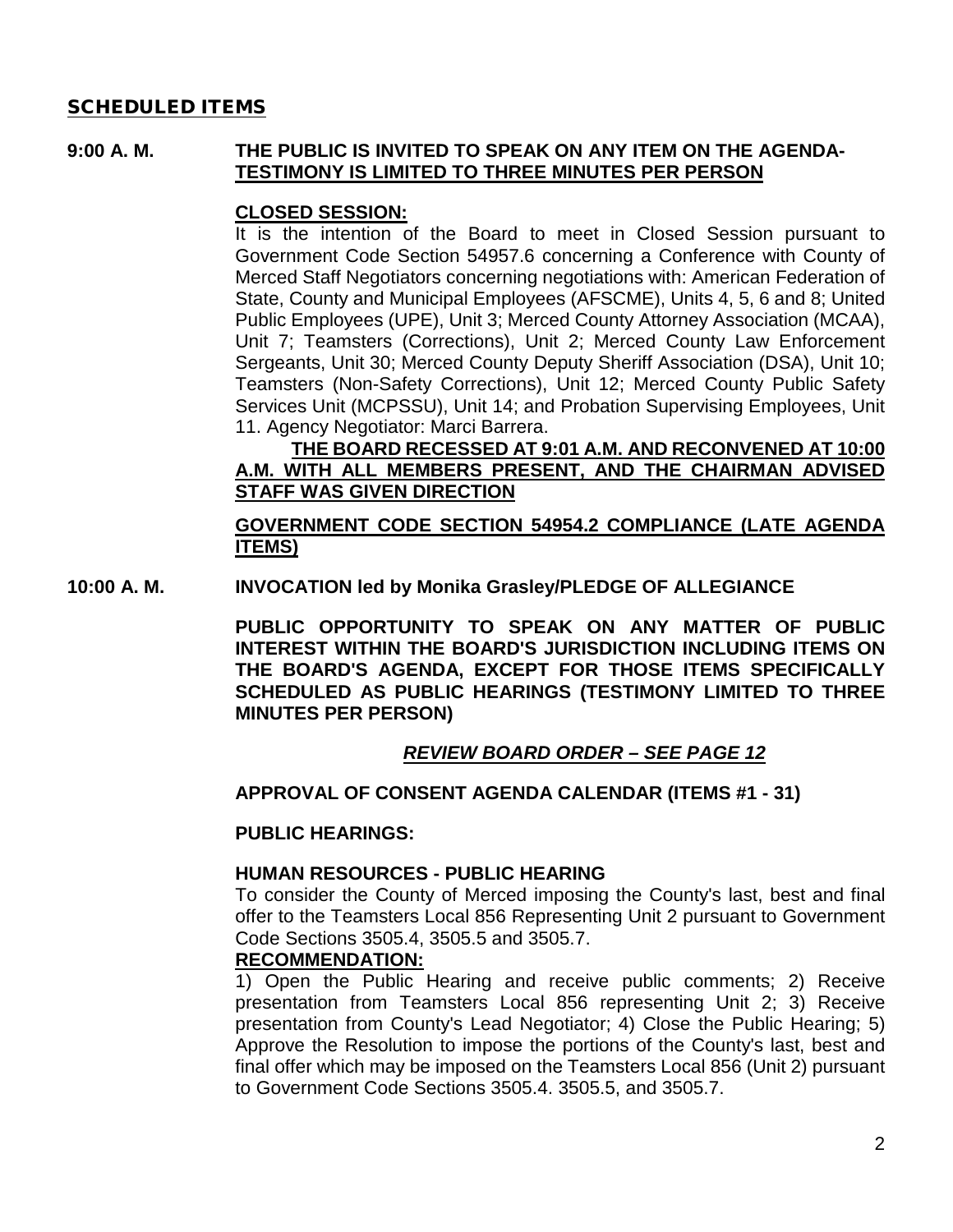## **COUNTY EXECUTIVE OFFICE - PUBLIC HEARING**

To consider extension of interim urgency ordinance imposing a temporary moratorium on the cultivation of industrial hemp within the unincorporated areas of Merced County by any person or entity including "Established Agricultural Research Institutions".

## **RECOMMENDATION:**

1) Open the Public Hearing and receive public comments; 2) Close the Public Hearing; 3) Find the proposed extension of the interim urgency imposing a temporary moratorium on the cultivation of industrial hemp exempt from review under the California Environmental Quality Act (CEQA) under CEQA guidelines sections 15061, subdivision (b)(3), 15060, subdivision (c)(2), and 15308; 4) Adopt the ordinance extending Interim Urgency Ordinance No. 1969 until October 22, 2019; and 5) Direct staff to continue to study the impacts associated with the State's regulation of hemp cultivation as well as any related land use conflicts that may arise, and to return to the Board with a draft ordinance for review by July 30, 2019. (4/5 Vote Required)

## *REVIEW BOARD ORDER – SEE PAGES 13 AND 14*

### **REPORTS/BOARD DIRECTION**

County Executive Officer, County Counsel, Board of Supervisors Members

### CONSENT CALENDAR (Items # 1-31) **APPROVED AS RECOMMENDED AYES: ALL**

#### Public Works

- 1. Approve and authorize the Chairman to sign Amendment Contract No. 2018189 with CSG Consultants for plan checking services.
- 2. Approve and authorize the Chairman to sign Amendment Contract No. 2018190 with TRB and Associations for plan checking services.
- 3. Approve and authorize the Chairman to sign Amendment Contract No. 2018188 with Interwest Consulting for plan checking services.
- 4. Approve and authorize the Chairman to sign Amendment Contract No. 2016288 with Williams + Paddon Architects for Design Services for the Marie Green Adult and Child Stabilization Unit remodel project.

#### **Health**

- 5. Approve the acceptance of the amended Tuberculosis (TB) Subvention grant award (Contract No. 2018167) totaling \$89,199 from the State Tuberculosis Control Branch for TB control and prevention services in FY 18-19; and authorize the Chairman to sign the Acceptance of Amended Award form.
- 6. Approve and authorize the Chairman to sign Amendment Contract No. 2013249 with Accela, Inc. for Decade Software Agreement to provide annual support, annual remote fees and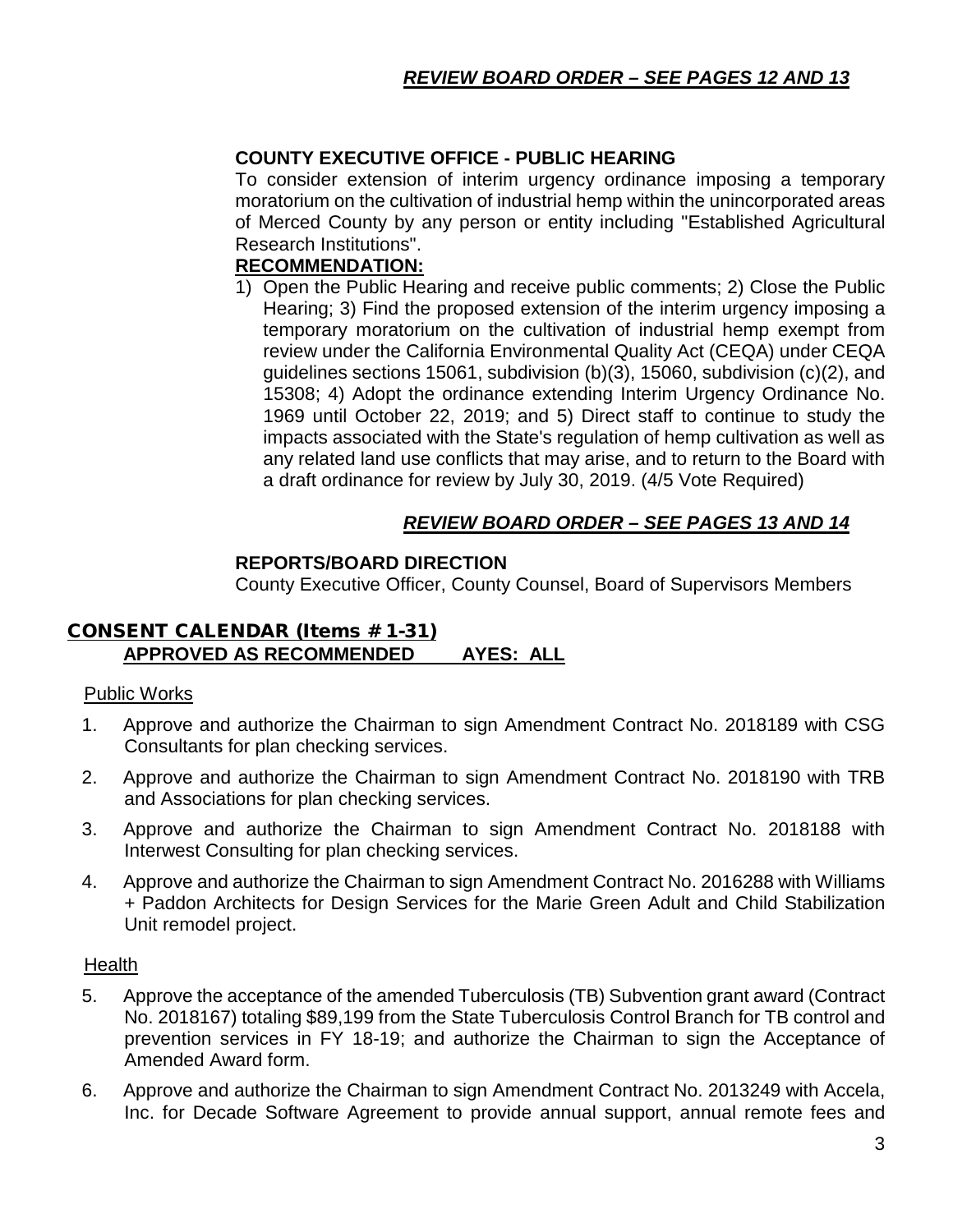California Electronic Reporting System (CERS) Electronic Data Transmission (EDT) for FY 2019-2020.

- 7. 1) Approve and authorize the Chairman to sign Intergovernmental Agreement (No. 18-95652) regarding transfer of public funds with the California Department of Healthcare Services; 2) Approve Amendment 19 for County Contract No. 2010280 with the Central California Alliance for Health; and 3) Authorize the Chairman to sign all copies of the two agreements with the authorization to execute conditional upon the California Department of Health Care Services approval to the forms submitted here.
- 8. PULLED

## Behavioral Health and Recovery Services

- 9. Approve and authorize the Chairman to sign Amendment Contract No. 2018234 with Aegis Treatment Centers, LLC for Drug Medi-Cal outpatient narcotic treatment services.
- 10. Approve and authorize the Chairman to sign Amendment Contract No. 2014109 with Guardco Security Services for security services at the inpatient unit and other facilities.
- 11. Approve and authorize the Chairman to sign Amendment Contract No. 2018213 with Community Social Model Advocates, Inc. for residential alcohol and drug residential recovery services.
- 12. Approve and authorize the Chairman to sign Amendment Contract No. 2018006 with Mar-Ric Care Homes for residential care for consumers.
- 13. Approve and authorize the Chairman to sign Amendment Contract No. 2014128 with Golden Years Residential Care Home for client placement services.
- 14. Approve and authorize the Chairman to sign Amendment Contract No. 2014130 with Joseph Melton, LMFT for services as a Certification Review Hearing Officer.

## Human Services Agency

- 15. Approve and authorize the Chairman to sign Amendment Contract No. 2018195 with Ethan Conrad Properties for the lease of 947C W. Pacheco Boulevard, Los Banos, CA.
- 16. Approve and authorize the Chairman to sign Amendment Contract No. 2018035 with Binti, Inc. for use of new Placement Module for the Foster Care software that finds the best matches for children.

# Community and Economic Development

- 17. Approve and authorize the Chairman to sign Amendment Contract No. 2016153 with Woodard & Curran, Inc. for hydrology and engineering assistance.
- 18. Approve Budget Transfer in the amount of \$2,500 to increase funds for the County LAFCO invoice. (4/5 Vote Required)

# Probation

19. Approve and authorize the Chairman to sign Amendment Contract No. 2009101 with Codding Enterprises, L.P. for lease of property located at 3191 M Street, Merced.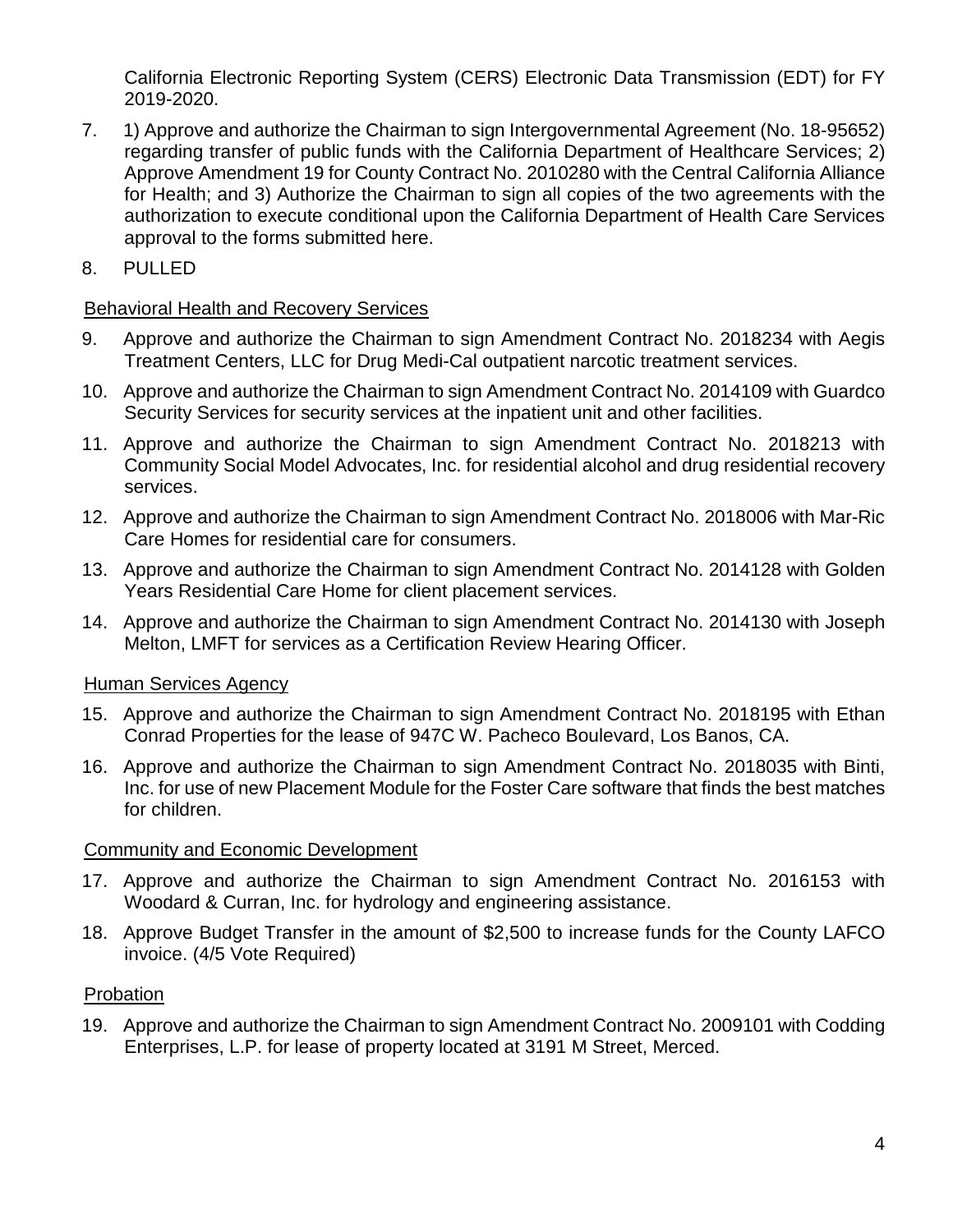## Workforce Investment

- 20. Approve and authorize the Chairman to sign Amendment Contract No. 2019035 with Fresno Regional Workforce Development Board (FRWDB) for regional career ladder/eligible training provider list (ETPL) project.
- 21. Approve and authorize the Chairman to sign Amendment Contract No. 2019028 with California Central Valley Economic Development Corporation for business engagement.

### Administrative Services

22. Approve Budget Transfer in the amount of \$6,500 for the server room power cooling project for generator rentals and electrical work.

### County Counsel

23. Approve and authorize the Chairman to sign Interdepartmental Memorandum of Understanding Amendment Contract No. 2014100 with Behavioral Health and Recovery Services, Public Conservator's Office and Merced County Counsel for departmental legal services.

### Retirement

24. Acknowledge updated IRS Regulations for MCERA: updated Regulation 401(a)(9), updated Regulation 401(h) and updated Regulation 401(a).

### Executive Office

- 25. Approve Budget Transfer in the amount of \$75,000 from contingencies to ensure sufficient appropriations for the Indigent Defense Court Appointed Attorneys through the remainder of the fiscal year. (4/5 Vote Required)
- 26. Act on Claim for Damages submitted by Zechariah Lee as recommended by Risk Management and County Counsel.
- 27. Approve and authorize the Chairman to sign Amendment Contract No. 2019038 with Meea Kang, LLC for services related to "Navigation Center" design.

### Board of Supervisors

28. Approve minutes for April 16, 2019, April 16, 2019-Addendum and May 7, 2019.

### Board Recognition

- 29. Authorize Certificates of Recognition to various individuals for receiving the SEA-APA and SAVE Annual Scholarship.
- 30. Authorize Certificates of Recognition to various individuals for exceptional participation in educating and assisting students in voter registration and voter pre-registration.
- 31. Authorize Certificates of Recognition to various individuals for being selected by the Father of the Year Committee as 2019 Essay Contest winners.

# REGULAR CALENDAR

### BOARD ACTION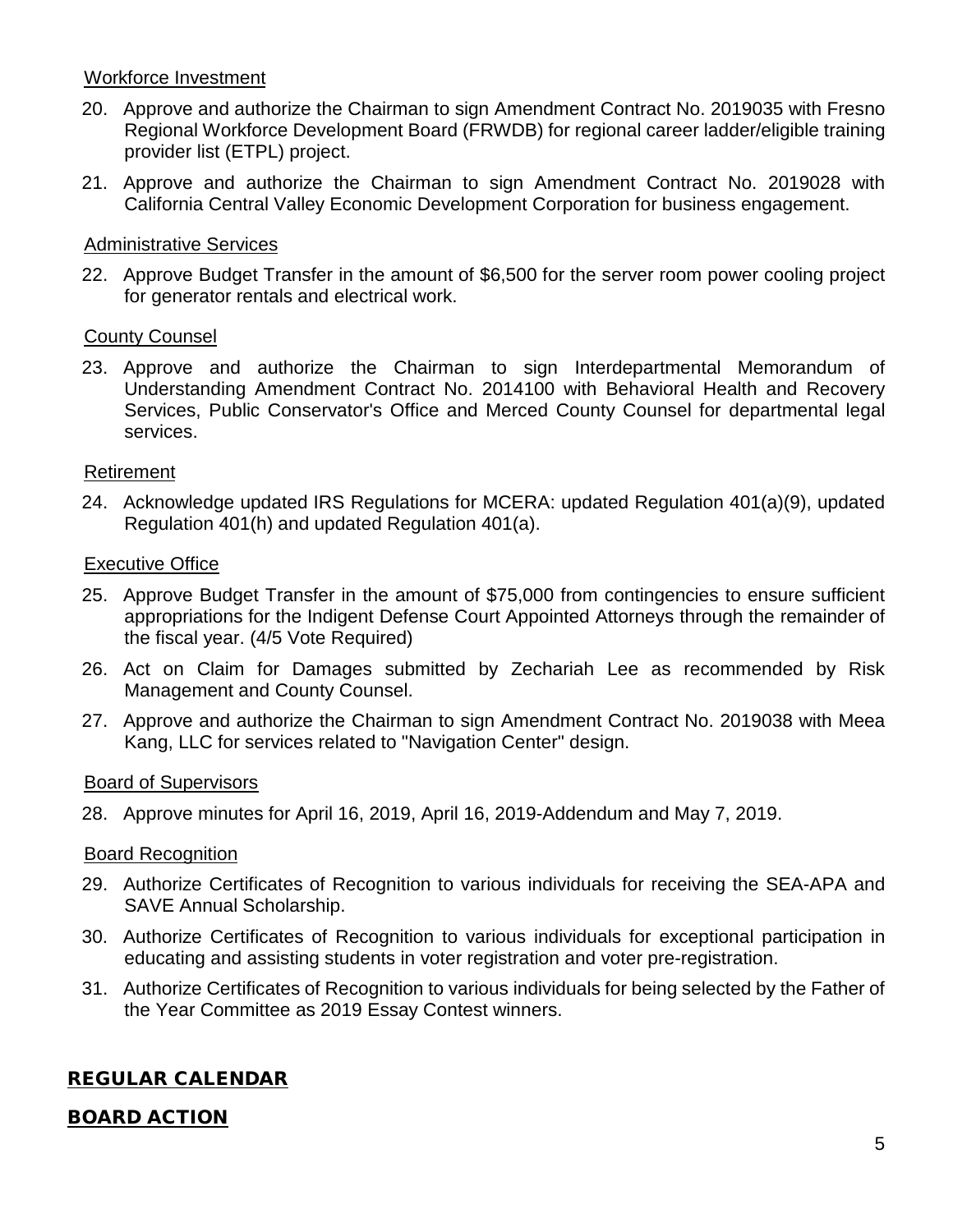## PUBLIC WORKS

32. Approve the Vehicle User Mileage Rates for the 2019-2020 Fiscal Year.

## **APPROVED AS RECOMMENDED AYES: ALL**

### AG COMMISIONER

33. Memorandum of Understanding (MOU) with Mariposa County to provide Licensed Oversite and Supervision of the Mariposa County Department of Agriculture; and at the discretion of the County Executive Officer, approve up to a seven and one half percent (7.5%) Commissioner pay differential for the term of the memorandum of understanding with Mariposa County.

## **AUTHORIZED CONTRACT NO. 2019184 AS RECOMMENDED AYES: ALL**

### HEALTH

34. Contract with California Department of Public Health - Office of AIDS (State Contract No. 18- 10876) for HIV Care Program services; and adopt Resolution.

### **AUTHORIZED CONTRACT NO. 2019185 AND ADOPTED RESOLUTION NO. 2019- 46 AS RECOMMENDED AYES: ALL**

35. Ratify the signing of the non-binding letter of intent to the AAA Child Passenger Safety Donation Program by June 5, 2019; authorize the Director of Public Health to sign the application; and return to the Board if awarded this grant.

## **APPROVED AS RECOMMENDED AYES: ALL**

36. 1) Appoint Gordon Keith Arakawa, M.D., Ph.D., C.N.S., as the Merced County Health Officer; 2) Appoint Dr. Arakawa to the First 5 Merced County Commission; and 3) Appoint Dr. Arakawa to the Merced County Emergency Medical Care Committee all effective June 24, 2019.

## **APPROVED AS RECOMMENDED AYES: ALL**

## *REVIEW BOARD ORDER – SEE PAGE 14*

37. Contract with California Forensic Medical Group to provide health services at the adult and juvenile hall correctional facilities.

# **AUTHORIZED CONTRACT NO. 2019187 AS RECOMMENDED AYES: ALL** *REVIEW BOARD ORDER – SEE PAGE 14*

### BEHAVIORAL HEALTH AND RECOVERY SERVICES

38. Authorize the Behavioral Health and Recovery Services Director to sign and submit grant applications to the Central California Alliance for Health (Alliance) for the 2019 Medi-Cal Capacity Grant funding opportunity, which would support two (2) Provider Recruitment grants, in the amount of \$150,000; the department will return to the Board upon notification of Grant Award.

## **APPROVED AS RECOMMENDED AYES: ALL**

39. Contract with Merced County Office of Education for services provided by the Caring Kids program.

## **AUTHORIZED CONTRACT NO. 2019188 AS RECOMMENDED AYES: ALL**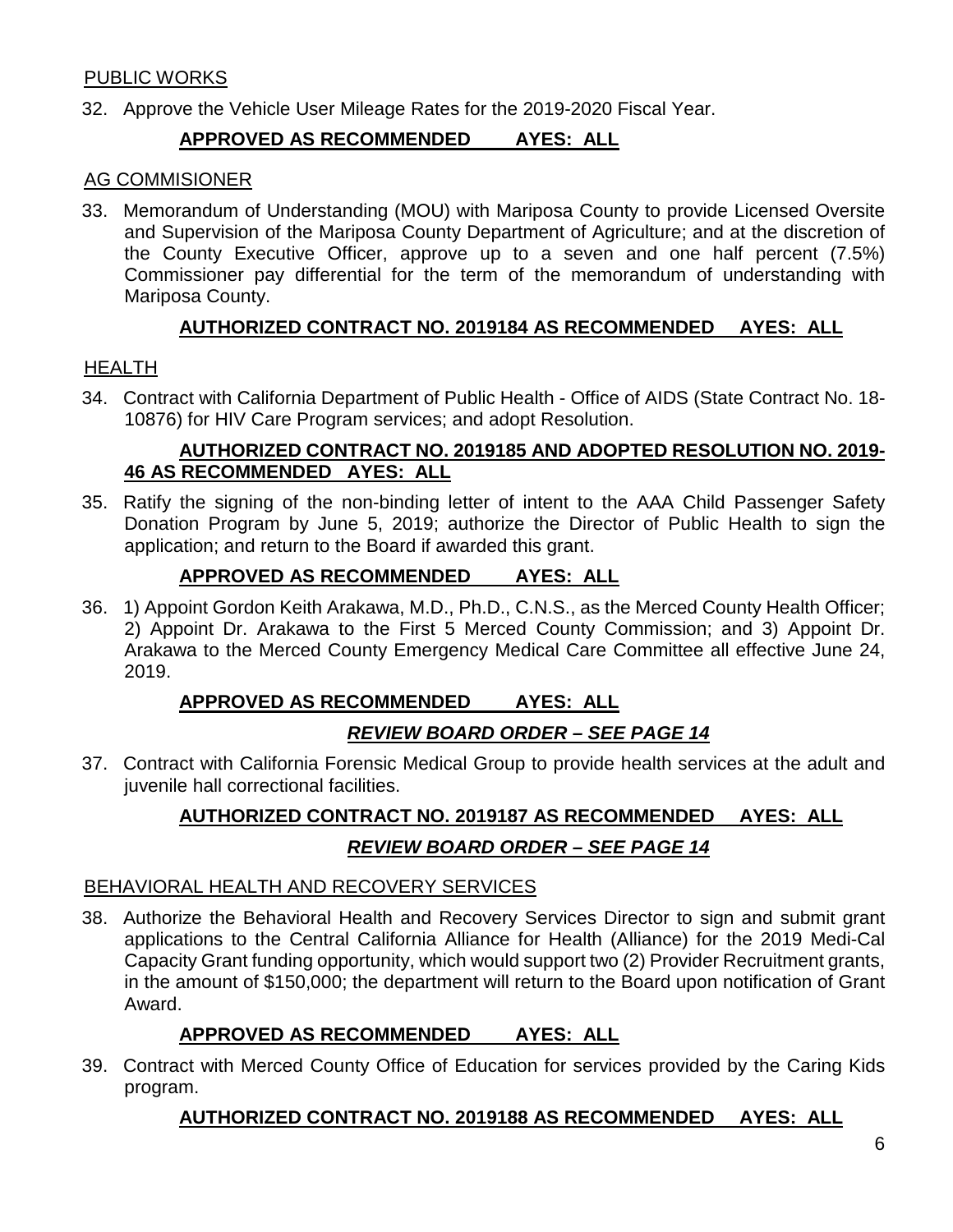40. 1) Approve and authorize Behavioral Health and Recovery Services to submit Projects for Assistance in Transition from Homelessness (PATH) Grant Application documents for 2019- 2020 to the State Department of Health Care Services (DHCS) for approval, for the amount of \$95,523, with a required non-federal match amount of \$31,841; 2) Authorize the Director of Behavioral Health and Recovery Services to sign all PATH documents necessary for submittal; and 3) Return to the Board upon receipt of approval by DHCS of PATH Grant documents.

# **APPROVED AS RECOMMENDED AYES: ALL**

41. 1) Terminate Contract No. 2015047 with Aspiranet dba Aspira Behavioral Health, effective May 30, 2019; 2) Retroactively approve new contract with Aspiranet, dba Aspira Behavioral Health, for the provision of Specialty Mental Health Services, and Therapeutic Behavioral Services.

# **AUTHORIZED CONTRACT NO. 2019189 AS RECOMMENDED AYES: ALL**

## HUMAN SERVICES AGENCY

42. Contract with Merced County Office of Education to provide an Emergency Child Care Program for foster children.

# **AUTHORIZED CONTRACT NO. 2019190 AS RECOMMENDED AYES: ALL**

43. Contract with Vertiv Corporation for battery maintenance services.

## **AUTHORIZED CONTRACT NO. 2019191 AS RECOMMENDED AYES: ALL**

44. Contract with Central Valley Diagnostic Laboratory for drug testing of Child Welfare clients.

# **AUTHORIZED CONTRACT NO. 2019192 AS RECOMMENDED AYES: ALL**

45. Contract with Merced County Rescue Mission for Congregate Site Management Services for seniors.

## **AUTHORIZED CONTRACT NO. 2019193 AS RECOMMENDED AYES: ALL**

46. Contract with Central California Legal Services, Inc. for a no cost Senior Legal Assistance Program.

# **AUTHORIZED CONTRACT NO. 2019194 AS RECOMMENDED AYES: ALL**

47. Contract with Valley Caregiver Resource Center for caregiving support networks for family caregivers and grandparents and older individuals who are relative caregivers.

# **AUTHORIZED CONTRACT NO. 2019195 AS RECOMMENDED AYES: ALL**

## **LIBRARY**

48. Ratify the submission of the application to California State Library Chromebooks in the Library: A California State Library Funding Initiative; and Accept the 58 Chromebooks and 7 charging stations to be used in the following Merced County Library facilities: Dos Palos, Gustine, Hilmar, Le Grand, Los Banos, Santa Nella, and Snelling to support programming and information exploration.

# **APROVED AS RECOMMENDED AYES: ALL**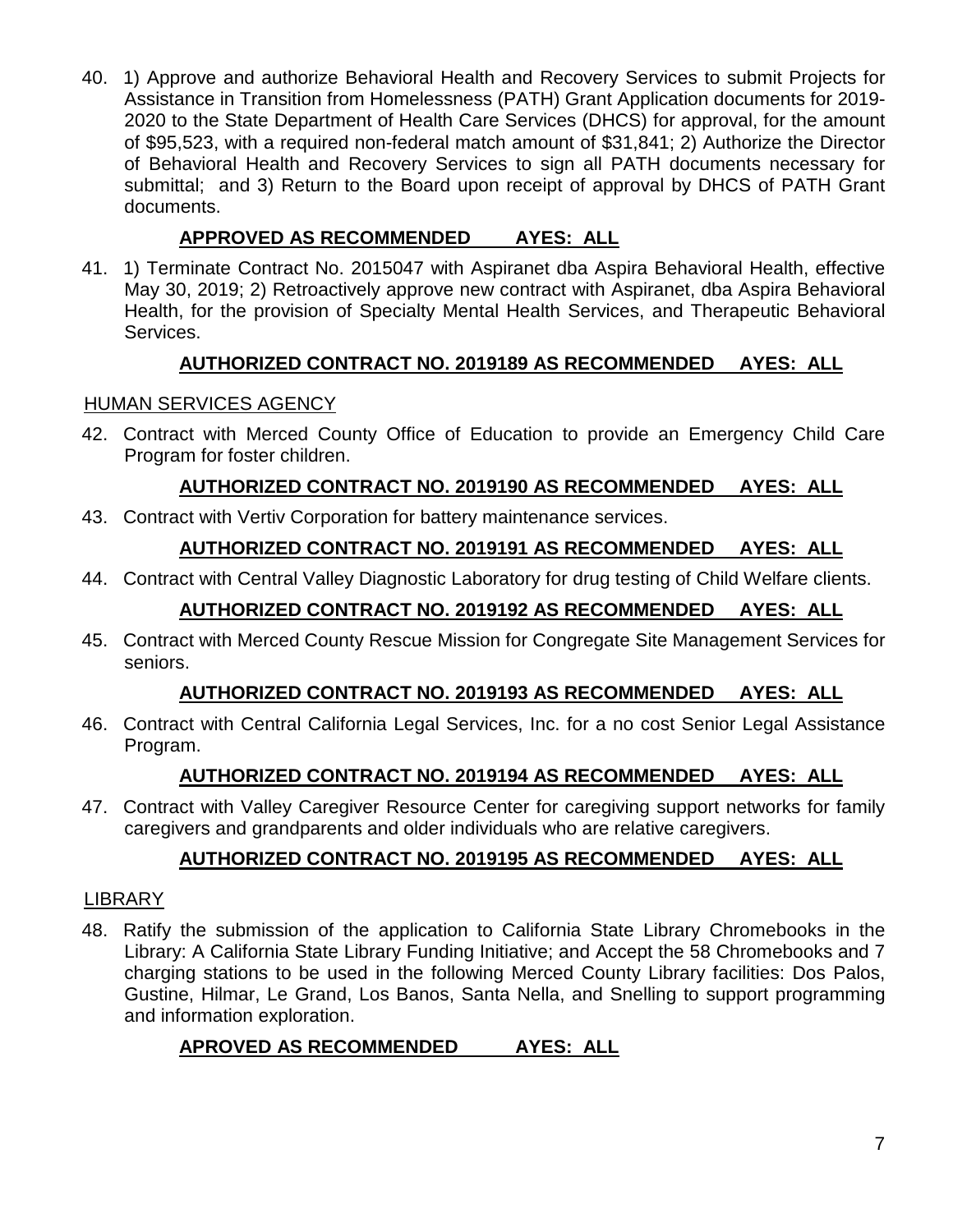## WORKFORCE INVESTMENT

49. 1) Approve the San Joaquin Valley and Associated Counties Regional Workforce Plan Update for 2019-2021; 2) Approve the Merced County Local Workforce Plan Update for 2019-2021; and 3) Authorize the Chairman to sign all copies of the Merced County Local Workforce Plan Update for 2019-2021.

## **AUTHORIZED CONTRACT NO. 2019196 AS RECOMMENDED AYES: ALL**

50. Contract with ProPath, Inc. to provide Multi-County One-Stop Operator services.

## **AUTHORIZED CONTRACT NO. 2019197 AS RECOMMENDED AYES: ALL**

### **SHERIFF**

51. Contract with Valley Pet Care for veterinarian services at the County's Animal Services Facility.

## **AUTHORIZED CONTRACT NO. 2019186 AS RECOMMENDED AYES: ALL**

## PUBLIC DEFENDER

52. Contract with Big Valley Investigations for investigator services.

## **AUTHORIZED CONTRACT NO. 2019198 AS RECOMMENDED AYES: ALL**

53. Contract with George R. Pirtle Investigations for investigator services.

## **AUTHORIZED CONTRACT NO. 2019199 AS RECOMMENDED AYES: ALL**

54. Contract with TCB Investigations for investigator services.

## **AUTHORIZED CONTRACT NO. 2019200 AS RECOMMENDED AYES: ALL**

55. Contract with Pete Wann Investigations for investigator services.

## **AUTHORIZED CONTRACT NO. 2019201 AS RECOMMENDED AYES: ALL**

### HUMAN RESOURCES

56. Contract with Liebert Cassidy Whitmore for Labor Relations/Legal Services.

## **AUTHORIZED CONTRACT NO. 2019202 AS RECOMMENDED AYES: ALL**

57. Contract with Dr. Jocelyn E. Roland Ph.D., ABPP for pre-employment/fitness for duty examinations.

## **AUTHORIZED CONTRACT NO. 2019203 AS RECOMMENDED AYES: ALL**

58. Contract with UC Davis Extension to provide Leadership Development and Specialized Training.

## **AUTHORIZED CONTRACT NO. 2019204 AS RECOMMENDED AYES: ALL**

59. 1) Ratify the Memorandum of Understanding between Merced County and Merced County Attorney's Association (MCAA) representing Bargaining Unit 7; 2) Ratify the Memorandum of Understanding between Merced County and Teamsters Local 856 representing Bargaining Unit 12; 3) Ratify the Memorandum of Understanding between Merced County and American Federation of State, County and Municipal Employees (Unit 11); and 4) Approve similar salary adjustments and change in Worker's Compensation rule for unrepresented management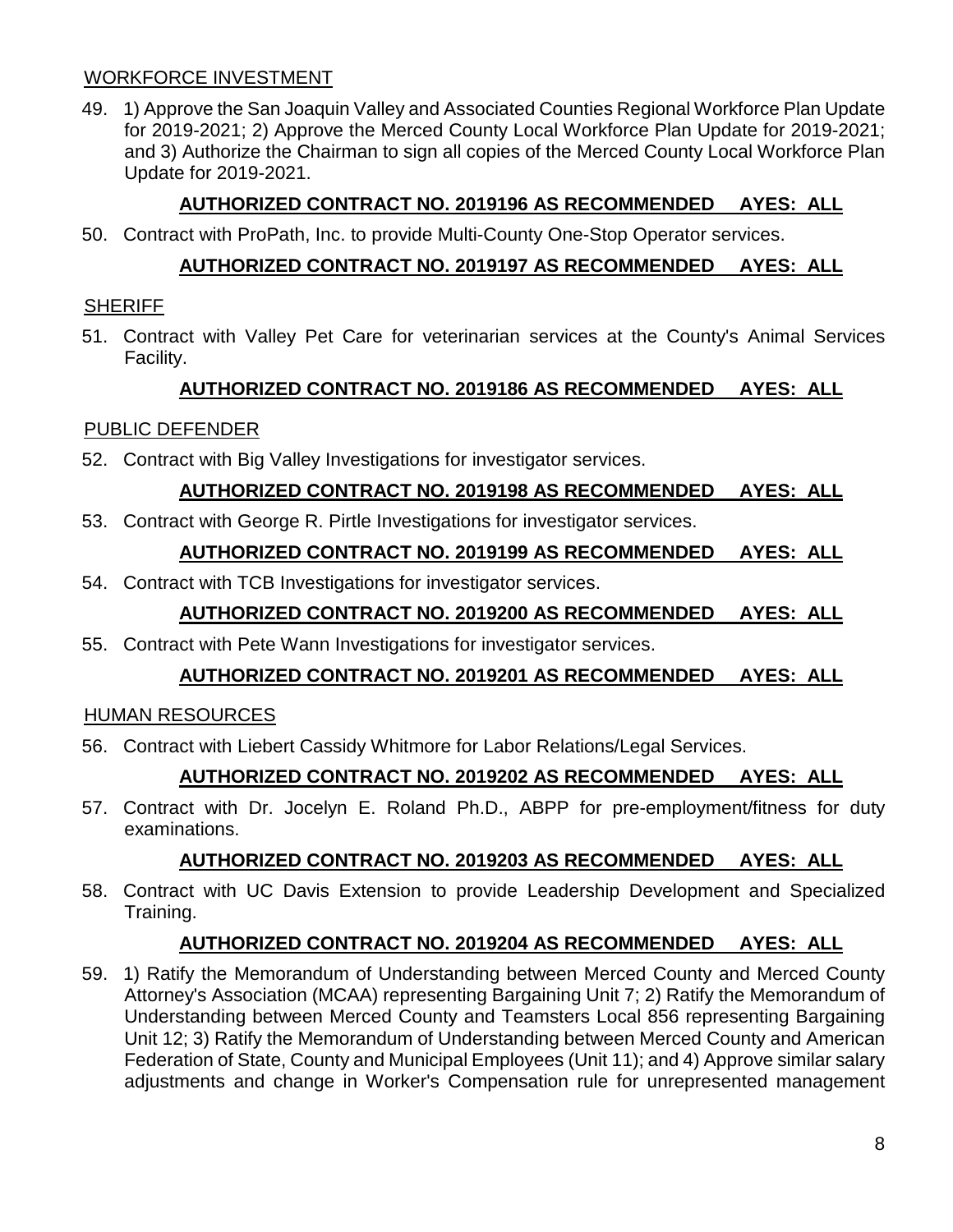(Unit 20) as specified in the agreements to the Memorandum of Understanding (MOU) for MCAA, Teamsters and AFSCME.

## **AUTHORIZED CONTRACT NOS. 2019205 (UNIT 7), 2019206 (UNIT 12) AND 2019207 (UNIT 11) AS RECOMMENDED AYES: ALL**

60. Ratify the Memorandum of Understanding between Merced County and Teamsters, Local 856 representing Bargaining Unit 2.

## **AUTHORIZED CONTRACT NO. 2019208 AS RECOMMENDED AYES: ALL**

## EXECUTIVE OFFICE

61. Board information and possible direction regarding a joint regional homeless plan.

## **NO ACTION TAKEN**

## *REVIEW BOARD ORDER – SEE PAGES 14 AND 15*

## BOARD APPOINTMENTS

62. Appoint Charles Lowe to serve as a member of the Dos Palos Cemetery District, filling an unexpired term until February 4, 2021.

## **APPROVED AS RECOMMENDED AYES: ALL**

63. Appoint Virginia Vega to serve as member of the Behavioral Health Board, representing District One until June 30, 2021.

## **APPROVED AS RECOMMENDED AYES: ALL**

## FY 2019/2020 PROPOSED BUDGET

64. 1) Adopt the Proposed Budget for FY 2019-20 as an operating budget until the Board adopts a Final Budget; 2) Authorize the County Executive Officer, or designee, to approve Out-of-State travel submitted between Proposed and Final Budget; 3) Direct that no capital assets recommended in the Proposed Budget be purchased or Capital Projects be started until the adoption of the Final Budget, except the following: a) Budget Unit 14200 account 84140 Poll Books; b) Budget Unit 14200 account 84141 Voting Equipment Software; c) Budget Unit 14200 account 85420 Digital Color Copier; d) Budget Unit 14200 account 85430 Envelope Extractor; e) Budget Unit 14200 account 85458 Voting System; f) Budget Unit 16200 account 82160 Franklin/Beachwood Flood Risk Reduction Grant; g) Budget Unit 16200 account 87132 Black Rascal Flood Control Project; h) Budget Unit 17000 account 81289 Behavioral Health Stabilization Unit; i) Budget Unit 17000 account 82212 Wardrobe Purchase Tenant Improvements; j) Budget Unit 17000 account 83060 Courthouse Museum Restoration; k) Budget Unit 17000 account 83600 Structures and Improvements; l) Budget Unit 17000 account 84155 BHRS Key FOB; m) Budget Unit 17000 account 84156 Ag Classroom Remodel; n) Budget Unit 17000 account 84167 Los Banos Court Cameras; o) Budget Unit 17000 account 84168 Evidence Cameras; p) Budget Unit 17000 account 84205 Adobe Building Tenant Improvements; q) Budget Unit 17000 account 84212 Courtroom 11 Remodel; r) Budget Unit 17000 account 85460 DPW Building D Re-Roof; s) Budget Unit 17000 account 85461 Main Library Skylight; t) Budget Unit 17000 account 85464 Sandy Mush Aeration Ponds Cleaning; u) Budget Unit 17000 account 85465 Sandy Mush Water Conditioning Array; v) Budget Unit 17000 account 85466 HSA Los Banos Roof; w) Budget Unit 17000 account 85467 HSA Wardrobe Roof Repair; x) Budget Unit 17000 account 87011 Martin Luther King Cleanup; y) Budget Unit 17000 account 87028 Spring Fair Tank Removal; z) Budget Unit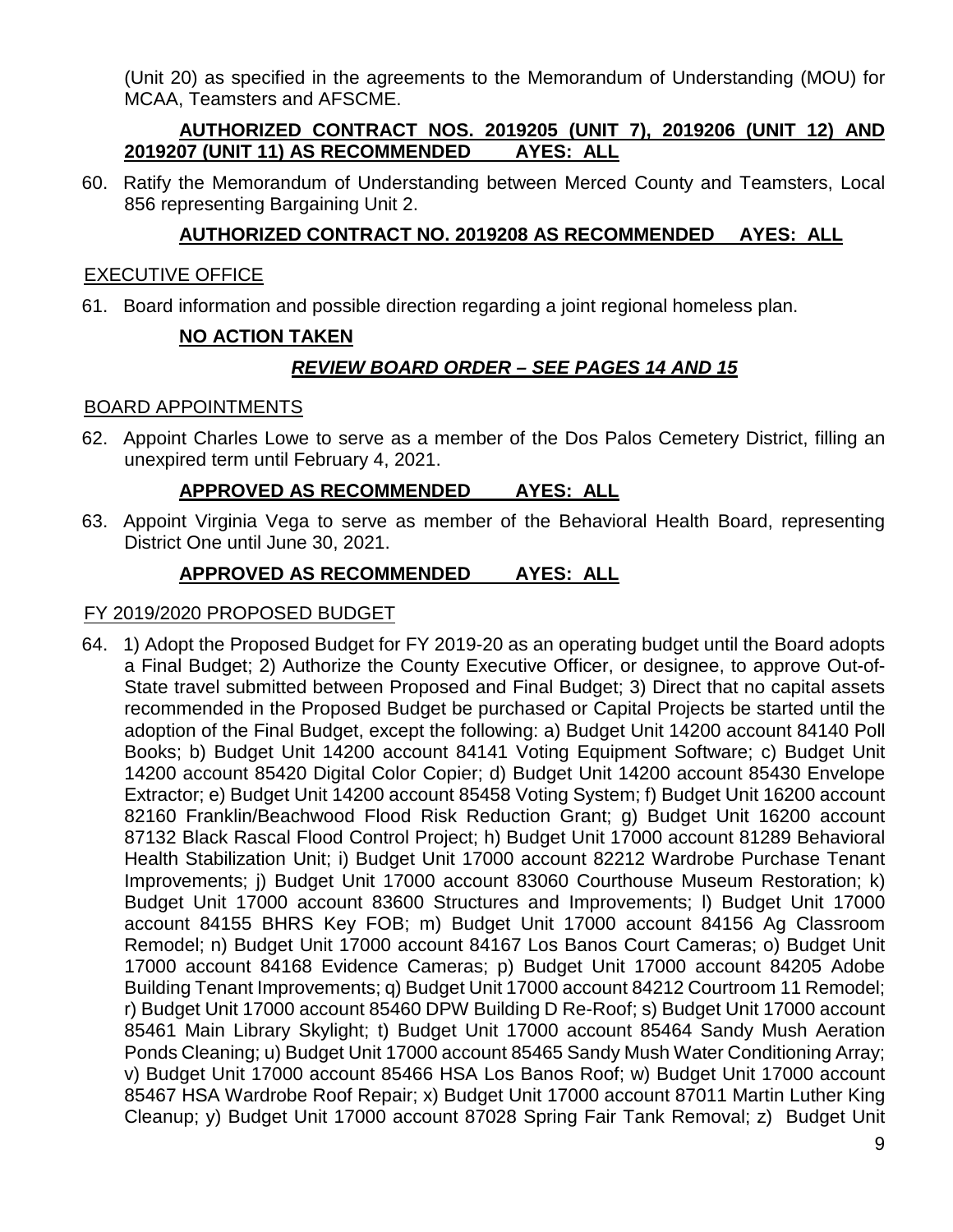17000 account 87104 Bldg #1230 Repair; aa) Budget Unit 17000 account 87105 Lake Yosemite Walking Pier; bb) Budget Unit 17000 account 87106 Main Admin Bldg Doors; cc) Budget Unit 17000 account 87912 Community and Veterans Hall; dd) Budget Unit 17050 account 84183 Station 62 Repairs; ee) Budget Unit 17050 account 85459 DPW Building A Re-Roof; ff) Budget Unit 17050 account 85462 Roads Los Banos Yard HVAC; gg) Budget Unit 17050 account 85463 Roads Shop Roof Hatch; hh) Budget Unit 17200 account 87138 SB 863 Project; ii) Budget Unit 25000 account 82177 Winton Fire Station Improvements; jj) Budget Unit 30000 account 87058 Roads Capital Projects; kk) Budget Unit 30000 account 87097 Roads Bridge Projects; ll) Budget Unit 30000 account 87153 AME; mm) Budget Unit 30000 account 87200 Roads/Overlay/Patch; nn) Budget Unit 30000 account 87456 Campus Parkway; oo) Budget Unit 30001 account 82154 Measure V Transportation Projects; pp) Budget Unit 30001 account 84179 Measure V Regional Projects; qq) Budget Unit 30002 account 82155 SB1 Transportation Projects; rr) Budget Unit 75200 account 81307 FAA 20 Airport Layout Plan; ss) Budget Unit 75200 account 84118 Truck; tt) Budget Unit 75500 account 84117 Upgrade Vehicle Lift; uu) Budget Unit 75500 account 84120 10 Sheriff Patrol Cars; vv) Budget Unit 75500 account 84121 21 Vehicles (Non Patrol); ww) Budget Unit 75500 account 84122 10 Light Bars; xx) Budget Unit 75500 account 84123 1 Animal Control Truck; yy) Budget Unit 75500 account 84124 A/C Machine; 4) Authorize the Director of Public Works to utilize Job Order Contracting to deliver those Capital Projects approved to be started with the adoption of the FY 2019-20 Proposed Budget; 5) Request the Clerk of the Board make available copies of the FY 2019-20 Proposed Budget to all interested people and advertise the final budget hearings to commence on September 10, 2019 at 10:00 a.m.; 6) Schedule the Public Hearing on Proposition 4 Appropriation Limit on September 10, 2019 at 10:00 a.m.

## **APPROVED AS RECOMMENDED AYES: ALL**

## *REVIEW BOARD ORDER – SEE PAGES 15 AND 16*

65. (1) Approve for Fiscal Year 19/20 Proposed Budget Personnel Modifications as follows: 1.) Board of Supervisors – Budget Unit 10000: Delete 5 Chair-Board of Supervisors (pos 4,5,6,7,8). 2.) Auditor-Controller – Budget Unit 11000: Change 1 Supervising Accountant (pos 7) to Staff Services Analyst I/II; Change 1 Accountant III (pos 28) to Staff Services Analyst I/II. 3.) Risk Management – Budget Unit 19000: Change 1 Insurance & Benefits Technician (pos 4) to Staff Services Analyst I/II. 4.) District Attorney – Budget Unit 20400 (B/U 20404): Delete 1 Legal Assistant (pos 118). 5.) BHRS – Budget Unit 41500 (B/U 41506): Add 1 Personnel Assistant – Confidential. 6.) Human Services Agency – Budget Unit 50000 (B/U 50052): Change 1 System Support Analyst (pos 228) to Staff Services Analyst I/II; (B/U 50054): Change 1 Janitor (pos 466) to Facility Assistant. 7.) Admin Services – Budget Unit 75600 (B/U 75601): Change 1 Systems Programmer I/II (pos 45) to Data Base Administrator. 8.) Retirement – Budget Unit 76600: Change 1 Retirement Officer (pos 1) to Fiscal Manager. (2) Approve the modifications to the Assistant County Executive Officer (1200), County Health Officer (7660) and Lieutenant (7837) classification specifications. (3) Approve amendments to the Merced County Drug and Alcohol Testing Policy. (4) Approve amendments to the Position Allocation Resolution 06-120/A, the Salary Allocation Resolution 06-120, the Recruitment and Selection Resolution 2013-92, and the Merced County Human Resources Rules & Regulations Resolution 2007-22.

### **ADOPTED RESOLUTION NOS. 2019-47 (POSITION), 2019-48 (SALARY), 2019-49 (RECRUITMENT) AND 2019-50 (RULES & REGS) AS RECOMMENDED AYES: ALL**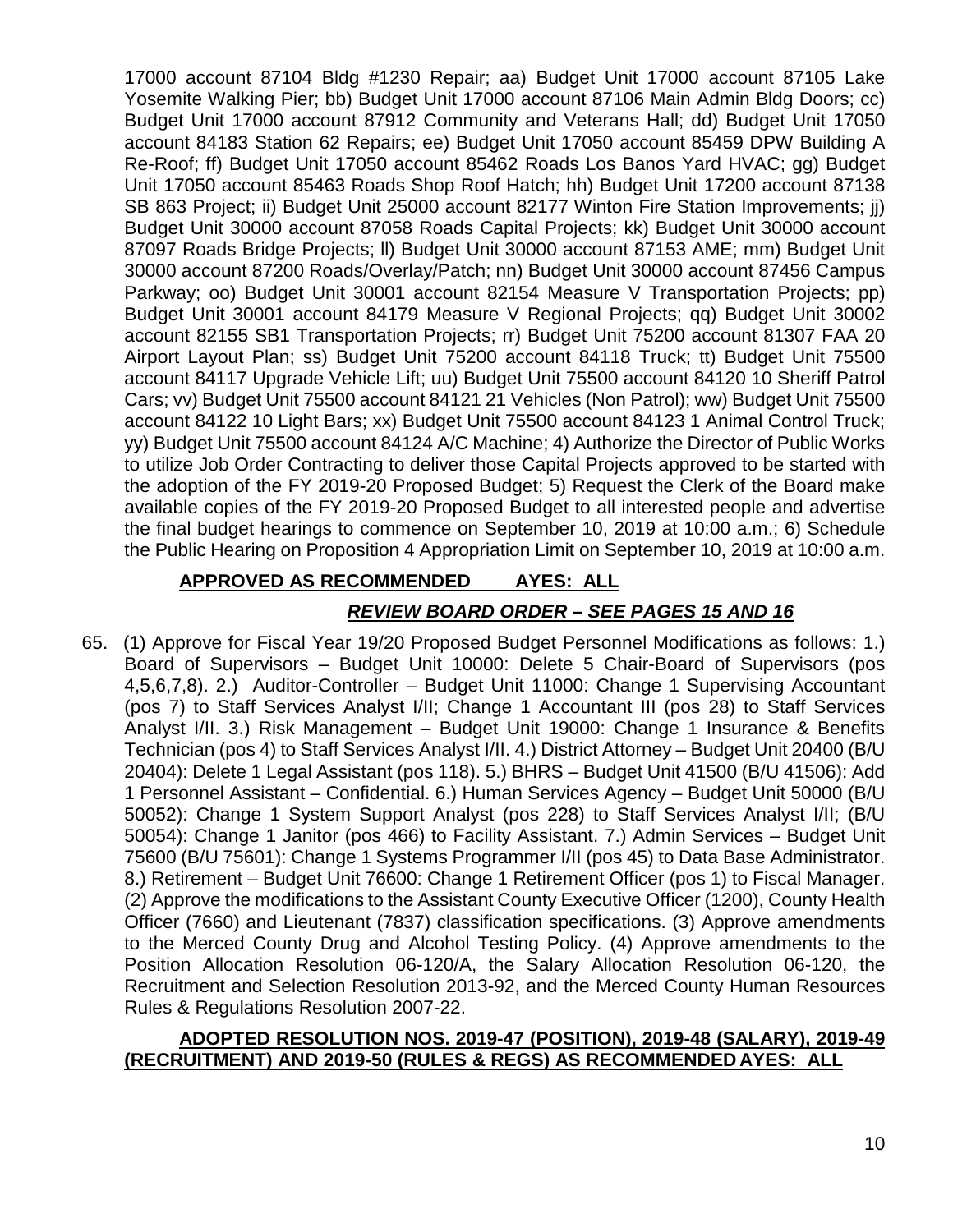## BOARD INFORMATION & POSSIBLE ACTION **ACCEPTED AND PLACED ON FILE AYES: ALL**

- 66. State Water Resources Control Board re: Notice of Petition for temporary change involving the transfer of up to 20,000 acre feet of water from Merced Irrigation District to various agencies under license 2685 (Application 1224).
- 67. MBK Engineers re: Merced Irrigation District Petition for temporary transfer under License 2685 (Application 1224).

## **THE BOARD ADJOURNED THE MEETING AT 1:10 P.M. UNTIL TUESDAY, JULY 9, 2019, AT 10:00 A.M.**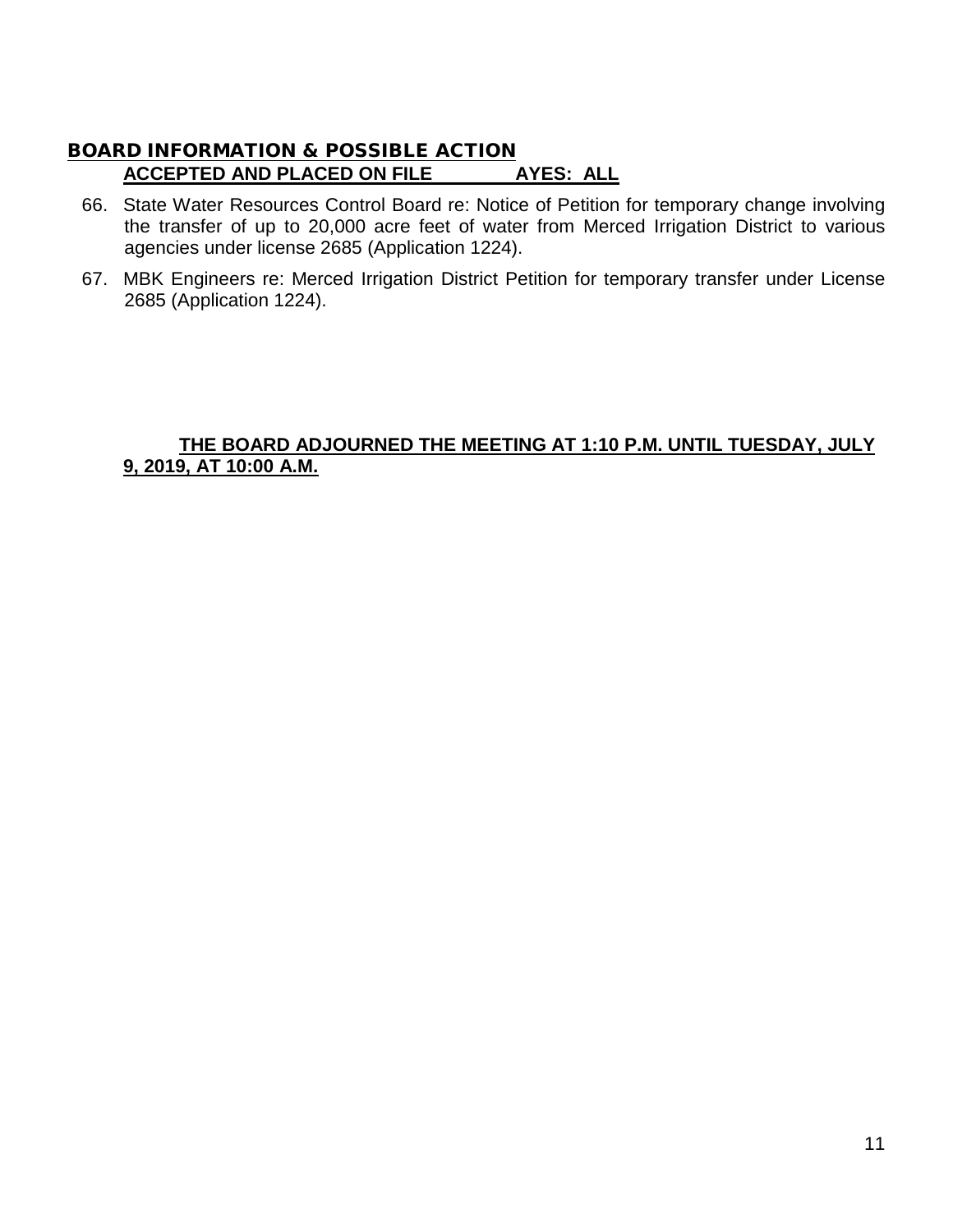### **BOARD ORDERS – SUMMARY ACTION MINUTES – JUNE 18, 2019**

### **10:00 A.M. SCHEDULED ITEM 2019-06-18 PUBLIC OPPORTUNITY**

Susan Flinspach, Friends of the Library member, reports that they are into the first week of their summer reading program at the Library and 1,059 have signed up. She states that the Library needs a bigger budget to meet increasing demands.

Rebecca Nanyonjo-Kemp, Director of Public Health, announces that the Department of Public Health is the first county in California to receive National Accreditation.

Bob Plass, Chairman of the Library Advisory Commission, states that the Library needs more services for teens and programs for adults as well as increasing the Libraries hours.

Jose Moran, Livingston resident, speaks about Trap, Neuter, and Return (TNR) program for stray dogs and cats and how it will help the animal shelter save money. Present: Pareira, Espinoza, Lor, McDaniel, Silveira

## **10:00 A.M. SCHEDULED ITEM 2019-06-18 HUMAN RESOURCES – PUBLIC HEARING**

The time and date previously scheduled to consider impasse and the County of Merced imposing the County's last, best and final offer on the Teamsters Local 856 Representing Unit 2 pursuant to Government Code Sections 3505.4, 3505.5 and 3505.7.

Chairman Pareira informs the Board that this Public Hearing is regarding the impasse between Merced County and Teamsters Local 856 representing Unit 2. He states that we are considering the impasse and unilateral implementation of the County's last, best, and final offer made to Unit 2 on the sole issue of overtime. Chairman Pareira states that impasse procedures were initiated and have been completed, and reviews the procedure for the Public Hearing. He states that the recommendation from a procedural standpoint is: Public Comment with each speaker provided 3 minutes; total comment period is limited to 15 minutes; following public comment, the Union Representative and County Negotiator will each have an opportunity to make a presentation up to 15 minutes; and at the conclusion the Public Hearing is closed.

County Executive Officer James Brown informs the Board that the County began negotiations with Unit 2 in December of 2018 on an overtime reopener issue. The County presented Unit 2 with their last, best and final offer on February 7, 2019. Impasse procedures were initiated and have been completed which included Unit Two's request to the Public Employee Relations Board for Fact Finding Hearing. A Fact Finding Hearing before a 3 member panel occurred and resulted in a report issued by a neutral fact finding chairperson containing advisory recommendations for settlement. Attached to the report is a dissent by the County panel representative. The report and attachments were made public on June 7, 2019.

The Chairman opens the Public Hearing and asks if there is anyone present wishing to speak. No one speaks.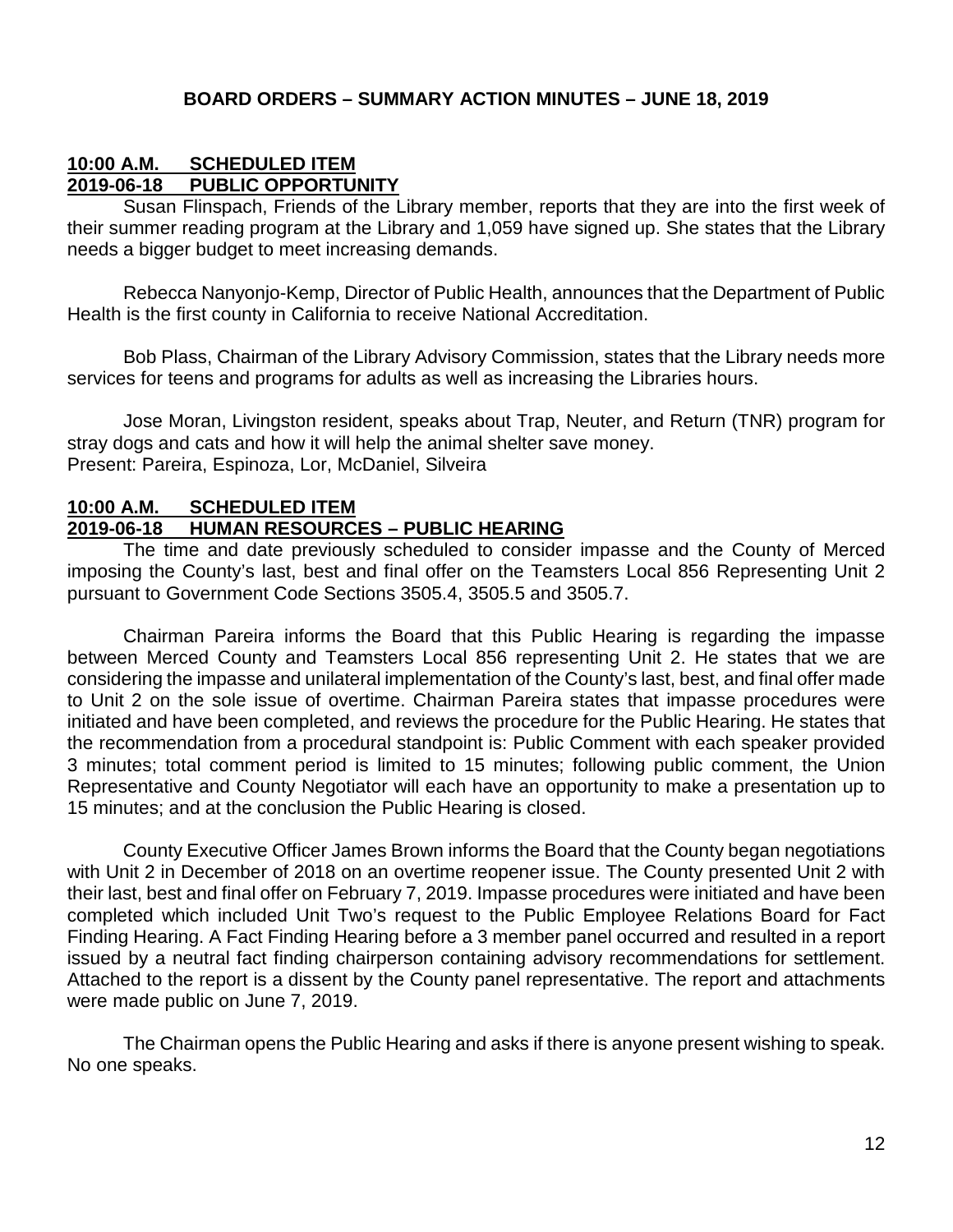Unit 2 Representative Brian Shambaugh, Shop Steward and an employee with the Sheriffs Corrections Division, gives a presentation. He states they have negotiated with the County for quite some time on the overtime issue and that seniority should count for something. He recommends that the Board chooses the decision that the fact finder found in his report. It will allow more senior officers to work less overtime than those with less seniority. He requests that the Board does not take their seniority away from them and make a change to their MOU, and also makes one 16 hour shift mandatory not 2 shifts.

Shelline Bennett, Attorney with Liebert, Cassidy & Whitmore, gives a presentation on behalf of the County bargaining team. She states the County bargaining team has brought a resolution before the Board and that the County Bargaining Team recommends that the Board resolve the impasse between the County and Unit 2 by adopting the Resolution before the Board today, unilaterally implementing on Unit 2 those portions of the County's last, best and final offer that can be implemented. Ms. Bennett states that the Board cannot change one thing to the MOU without going back to the bargaining table.

The Chairman closes the Public Hearing.

Upon motion of Supervisor McDaniel, seconded by Supervisor Silveira, duly carried the Board adopts Resolution No. 2019-51 to impose the portions of the County's last, best and final offer which may be imposed on the Teamsters Local 856 (Unit 2) pursuant to Government Code Sections 3505.4, 3505.5, and 3505.7.

Ayes: Pareira, Espinoza, Lor, McDaniel, Silveira

#### **10:00 A.M. SCHEDULED ITEM 2019-06-18 COUNTY EXECUTIVE OFFICE – PUBLIC HEARING**

The time and date previously scheduled to consider extension of interim urgency ordinance imposing a temporary moratorium on the cultivation of industrial hemp within the unincorporated areas of Merced County by any person or entity including "Established Agricultural Research Institutions".

County Executive Officer James Brown comments on the extension of interim urgency ordinance imposing a temporary moratorium on the cultivation of industrial hemp within the unincorporated areas of Merced County.

Community and Economic Development Director Mark Hendrickson gives an overview and powerpoint presentation covering the following: Why an extension of the moratorium, Recent Activities, Ordinance Development Timeline and Recommendations.

Agricultural Commissioner Dave Robinson states that he has bi-weekly conference calls with the California Department of Agriculture.

Supervisor Silveira states that this seems like a realistic timeline.

The Chairman opens the Public Hearing and asks if there is anyone present wishing to speak. No one speaks.

The Chairman closes the Public Hearing.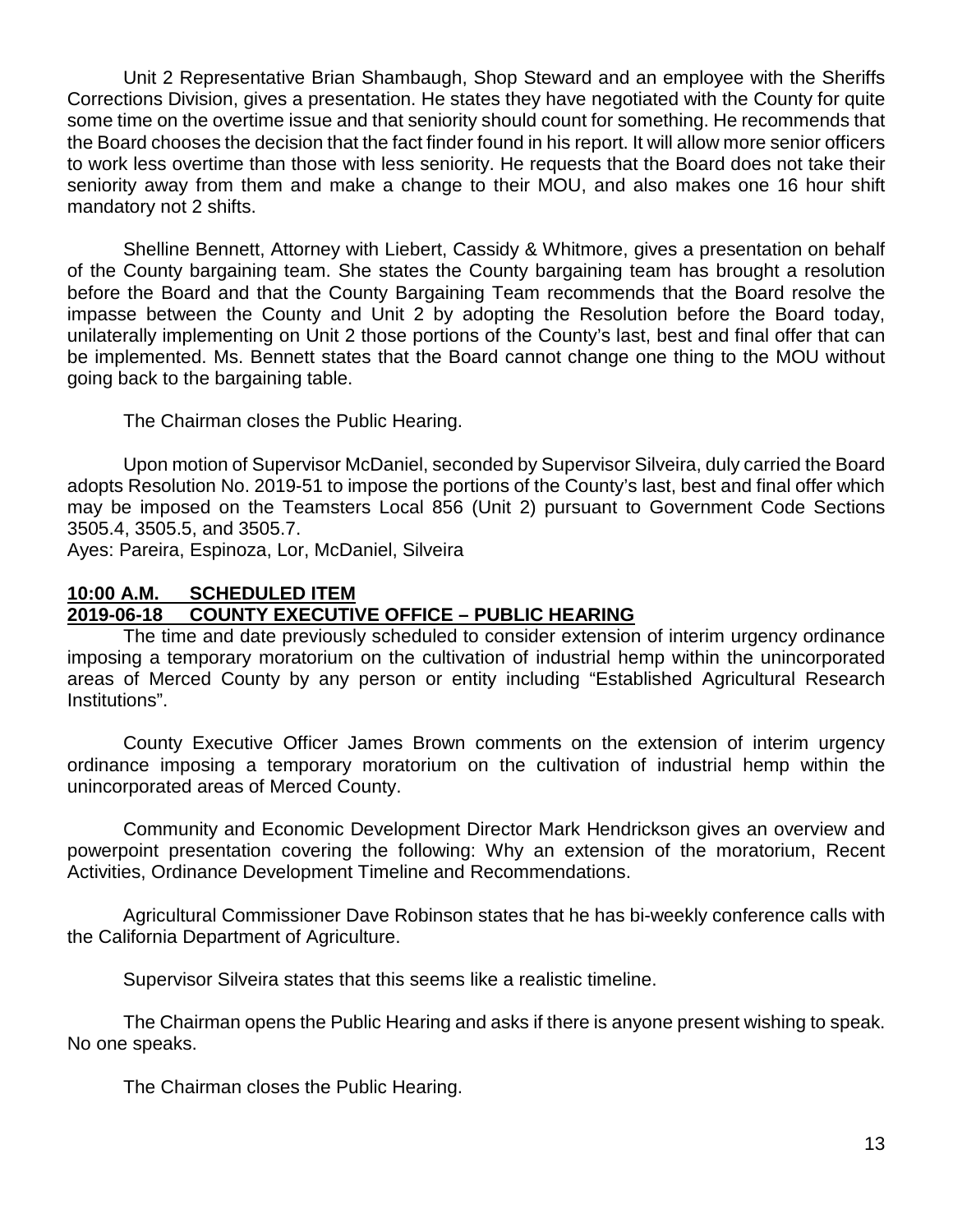Supervisor Espinoza states that he has received many calls about the temporary moratorium and does not think the County should go forward with it.

Upon a motion of Supervisor Lor, seconded by Supervisor McDaniel, duly carried, the Board finds the proposed extension of the interim urgency imposing a temporary moratorium on the cultivation of industrial hemp exempt from review under the California Environmental Quality Act (CEQA) under CEQA guidelines sections 15061, subdivision (b)(3), 15060, subdivision (c)(2), and 15308. Upon a motion of Supervisor Lor, seconded by Supervisor McDaniel, duly carried, the Board adopts Ordinance No. 1971 extending Interim Urgency Ordinance No. 1969 until October 22, 2019 and directs staff to continue to study the impacts associated with the States regulation of hemp cultivation as well as any related land use conflicts that may arise, and to return to the Board with a draft ordinance for review by July 30, 2019. Ayes: Pareira, Lor, McDaniel, Silveira

Noes: Espinoza

### **ACTION ITEM NO. 36 2019-06-18 HEALTH**

The Clerk announces item to appoint Gordon Keith Arakawa, M.D., Ph.D., C.N.S., as the Merced County Health Officer and appoint Dr. Arakawa to the First 5 Merced County Commission and to the Merced County Emergency Medical Care Committee all effective June 24, 2019 is before the Board for consideration.

Public Health Director, Rebecca Nanyonjo-Kemp introduces Dr. Arakawa to the Board. Dr. Arakawa thanks the Board and gives a brief introduction of himself and his background experience.

Upon motion of Supervisor Espinoza, seconded by Supervisor Lor, duly carried, the Board approves the appointment of Gordon Keith Arakawa, M.D., Ph.D., C.N.S., as the Merced County Health Officer; appoints Dr. Arakawa to the First 5 Merced County Commission; and appoints Dr. Arakawa to the Merced County Emergency Medical Care Committee all effective June 24, 2019. Ayes: Pareira, Espinoza, Lor, McDaniel, Silveira

#### **ACTION ITEM NO. 37 2019-06-18 HEALTH**

The Clerk announces contract with California Forensic Medical Group to provide health services at the adult and juvenile hall correctional facilities is before the Board for consideration.

County Executive Officer James Brown clarifies the amounts of the contract. Mr. Brown states that the amount is \$6.9 million per year and that the total amount for 30 months is \$17 million.

Upon motion of Supervisor Espinoza, seconded by Supervisor Lor, duly carried the Board approves Contract No. 2019187 with California Forensic Medical Group to provide health services at the adult and juvenile hall correctional facilities. Ayes: Pareira, Espinoza, Lor, McDaniel, Silveira

## **ACTION ITEM NO. 61 2019-06-18 EXECUTIVE OFFICE**

The Clerk announces Board information and possible direction regarding a joint regional homeless plan is before the Board for consideration.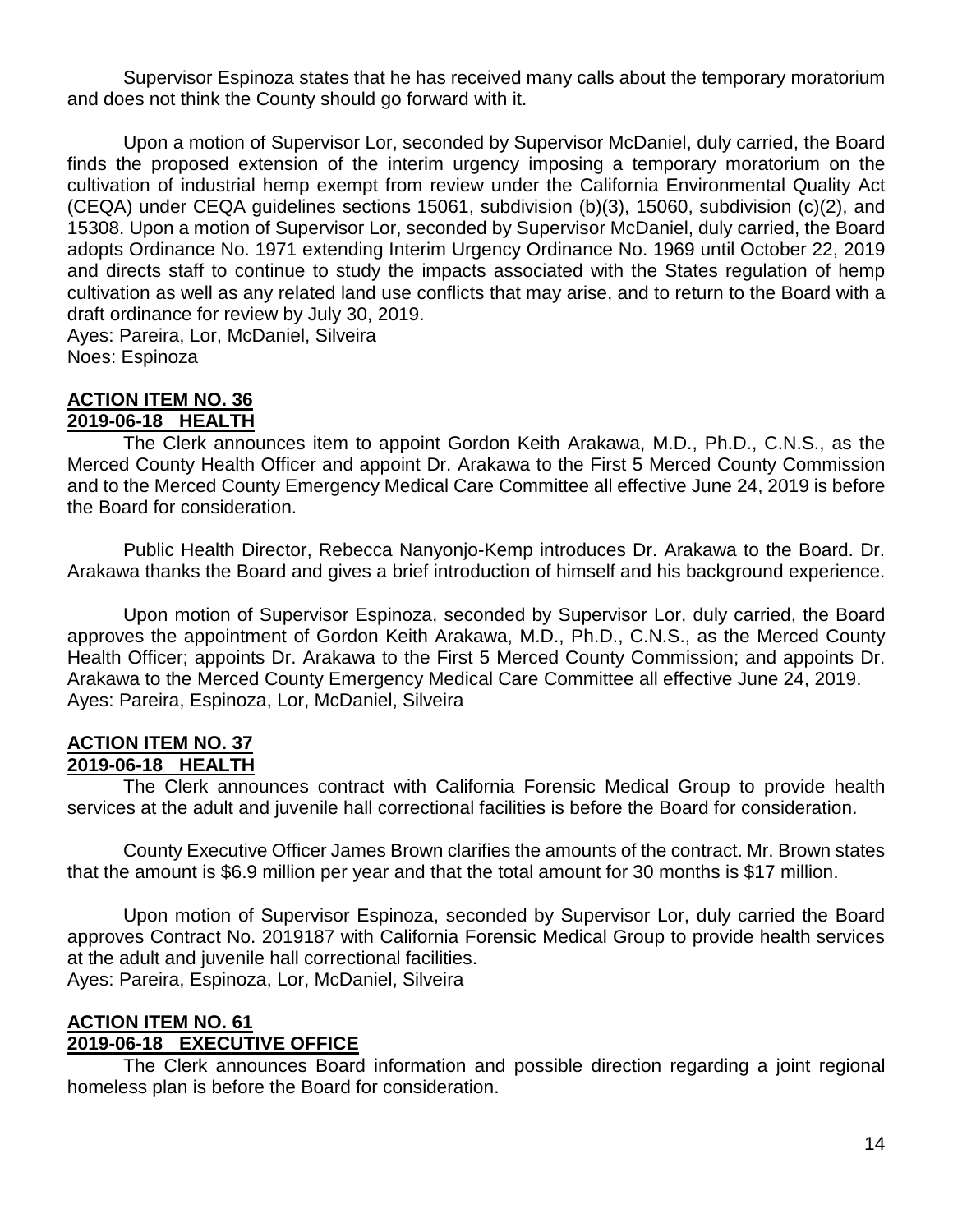County Executive Officer James Brown states this is an update on Countywide Homelessness and this was a joint effort with the Continuum of Care.

Management Analyst John Ceccoli gives a powerpoint presentation on 2019/2020 Merced County Regional Homeless Plan covering the following: Overview, Regional Plan: Purpose and Principles, Regional Plan: Key Objectives, Regional Plan: System Support and Proposed Action, Potential Facilities, City of Atwater, City of Los Banos, City of Merced, Navigation Center, Navigation Center-Floor Plan, Communities County-wide, Proposed Facilities Summary and Next Steps.

Mr. Brown states these are just preliminary discussions on what may or may not work here in the County.

Chairman Pareira thanks Mr. Brown, Mr. Ceccoli and staff for working on this update.

Supervisor McDaniel states he has concerns with the City of Atwater slide that was shown. He states that government is not going to be getting into the business of permanent housing, and that we are not landlords.

Mr. Brown comments that from a housing perspective they agree, but from a staff perspective we should be creating a path. He further states that housing seems to be the key piece/challenge to this and we are feeling the pressure from the State.

Supervisor Silveira comments that he didn't realize how much time he would be spending on the homeless issue. He further states that we need to better manage homeless and that it has been around for years.

Supervisor Lor states that she agrees with Supervisor Silveira that there are many partners involved and it is a very complicated social issue to manage.

Supervisor Espinoza states that no community wants to deal with this but it is getting out of hand.

Present: Pareira, Espinoza, Lor, McDaniel, Silveira

### **ACTION ITEM NO. 64**

### **2019-06-18 FY 2019/2020 PROPOSED BUDGET**

The Clerk announces the actions before the Board pertaining to adoption of Proposed Budget for FY 2019/2020.

County Executive Officer James Brown gives an overview of the proposed budget and reviews a powerpoint presentation covering FY 19/20 Proposed Budget. Mr. Brown states there are copies of the powerpoint presentation and proposed budget-at-a-glance handouts available for the public.

Deputy County Executive Officer Mary Rose Rutikanga reviews powerpoint covering: Revenues v. Expenditures (General Fund), Cash Flow (General Fund) – June Year End, Available Fund Balance – After Reserves, Local Revenue – Annual Revenue Trend, Local Resources, Local Resources - \$'s in Millions, Total Reserves (General & Fire Fund), General Fund Contingency, Budget Overview and Net County Costs.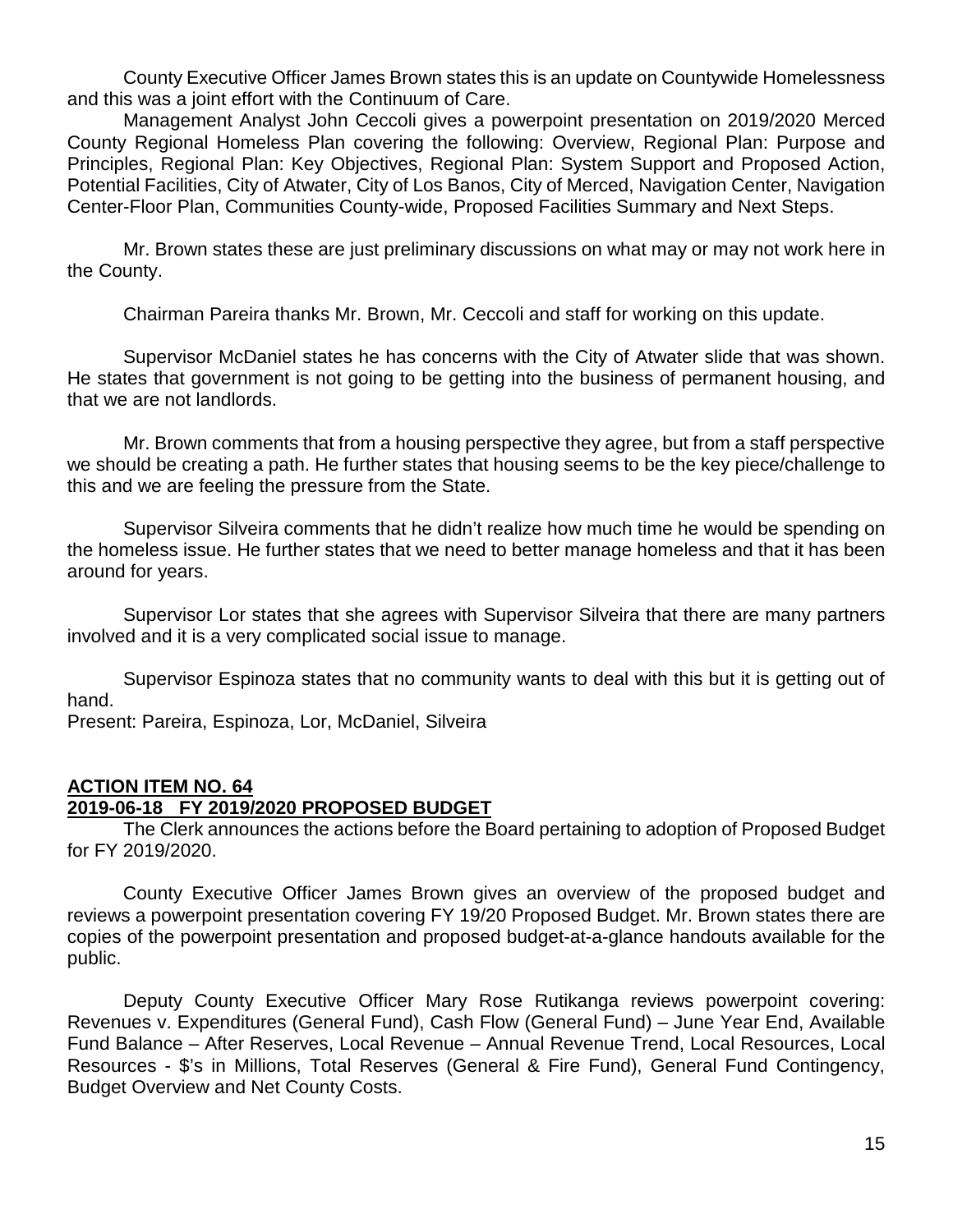Mr. Brown reviews slide covering Net County Cost Increase – FY 15/16 to FY 18/19 and Net County Code Increase – FY 18/19 to FY 19/20 Proposed.

Ms. Rutikanga continues presentation covering Countywide Positions and Staffing Impacts.

Mr. Brown concludes powerpoint presentation covering Key Issues.

Upon motion of Supervisor McDaniel, seconded by Supervisor Lor, duly carried the Board 1) Adopts the Proposed Budget for FY 2019-20 as an operating budget until the Board adopts a Final Budget; 2) Authorizes the County Executive Officer, or designee, to approve Out-of-State travel submitted between Proposed and Final Budget; 3) Directs that no capital assets recommended in the Proposed Budget be purchased or Capital Projects be started until the adoption of the Final Budget, except the following: a) Budget Unit 14200 account 84140 Poll Books; b) Budget Unit 14200 account 84141 Voting Equipment Software; c) Budget Unit 14200 account 85420 Digital Color Copier; d) Budget Unit 14200 account 85430 Envelope Extractor; e) Budget Unit 14200 account 85458 Voting System; f) Budget Unit 16200 account 82160 Franklin/Beachwood Flood Risk Reduction Grant; g) Budget Unit 16200 account 87132 Black Rascal Flood Control Project; h) Budget Unit 17000 account 81289 Behavioral Health Stabilization Unit; i) Budget Unit 17000 account 82212 Wardrobe Purchase Tenant Improvements; j) Budget Unit 17000 account 83060 Courthouse Museum Restoration; k) Budget Unit 17000 account 83600 Structures and Improvements; l) Budget Unit 17000 account 84155 BHRS Key FOB; m) Budget Unit 17000 account 84156 Ag Classroom Remodel; n) Budget Unit 17000 account 84167 Los Banos Court Cameras; o) Budget Unit 17000 account 84168 Evidence Cameras; p) Budget Unit 17000 account 84205 Adobe Building Tenant Improvements; q) Budget Unit 17000 account 84212 Courtroom 11 Remodel; r) Budget Unit 17000 account 85460 DPW Building D Re-Roof; s) Budget Unit 17000 account 85461 Main Library Skylight; t) Budget Unit 17000 account 85464 Sandy Mush Aeration Ponds Cleaning; u) Budget Unit 17000 account 85465 Sandy Mush Water Conditioning Array; v) Budget Unit 17000 account 85466 HSA Los Banos Roof; w) Budget Unit 17000 account 85467 HSA Wardrobe Roof Repair; x) Budget Unit 17000 account 87011 Martin Luther King Cleanup; y) Budget Unit 17000 account 87028 Spring Fair Tank Removal; z) Budget Unit 17000 account 87104 Bldg #1230 Repair; aa) Budget Unit 17000 account 87105 Lake Yosemite Walking Pier; bb) Budget Unit 17000 account 87106 Main Admin Bldg Doors; cc) Budget Unit 17000 account 87912 Community and Veterans Hall; dd) Budget Unit 17050 account 84183 Station 62 Repairs; ee) Budget Unit 17050 account 85459 DPW Building A Re-Roof; ff) Budget Unit 17050 account 85462 Roads Los Banos Yard HVAC; gg) Budget Unit 17050 account 85463 Roads Shop Roof Hatch; hh) Budget Unit 17200 account 87138 SB 863 Project; ii) Budget Unit 25000 account 82177 Winton Fire Station Improvements; jj) Budget Unit 30000 account 87058 Roads Capital Projects; kk) Budget Unit 30000 account 87097 Roads Bridge Projects; ll) Budget Unit 30000 account 87153 AME; mm) Budget Unit 30000 account 87200 Roads/Overlay/Patch; nn) Budget Unit 30000 account 87456 Campus Parkway; oo) Budget Unit 30001 account 82154 Measure V Transportation Projects; pp) Budget Unit 30001 account 84179 Measure V Regional Projects; qq) Budget Unit 30002 account 82155 SB1 Transportation Projects; rr) Budget Unit 75200 account 81307 FAA 20 Airport Layout Plan; ss) Budget Unit 75200 account 84118 Truck; tt) Budget Unit 75500 account 84117 Upgrade Vehicle Lift; uu) Budget Unit 75500 account 84120 10 Sheriff Patrol Cars; vv) Budget Unit 75500 account 84121 21 Vehicles (Non Patrol); ww) Budget Unit 75500 account 84122 10 Light Bars; xx) Budget Unit 75500 account 84123 1 Animal Control Truck; yy) Budget Unit 75500 account 84124 A/C Machine; 4) Authorizes the Director of Public Works to utilize Job Order Contracting to deliver those Capital Projects approved to be started with the adoption of the FY 2019-20 Proposed Budget; 5) Requests the Clerk of the Board make available copies of the FY 2019-20 Proposed Budget to all interested people and advertise the final budget hearings to